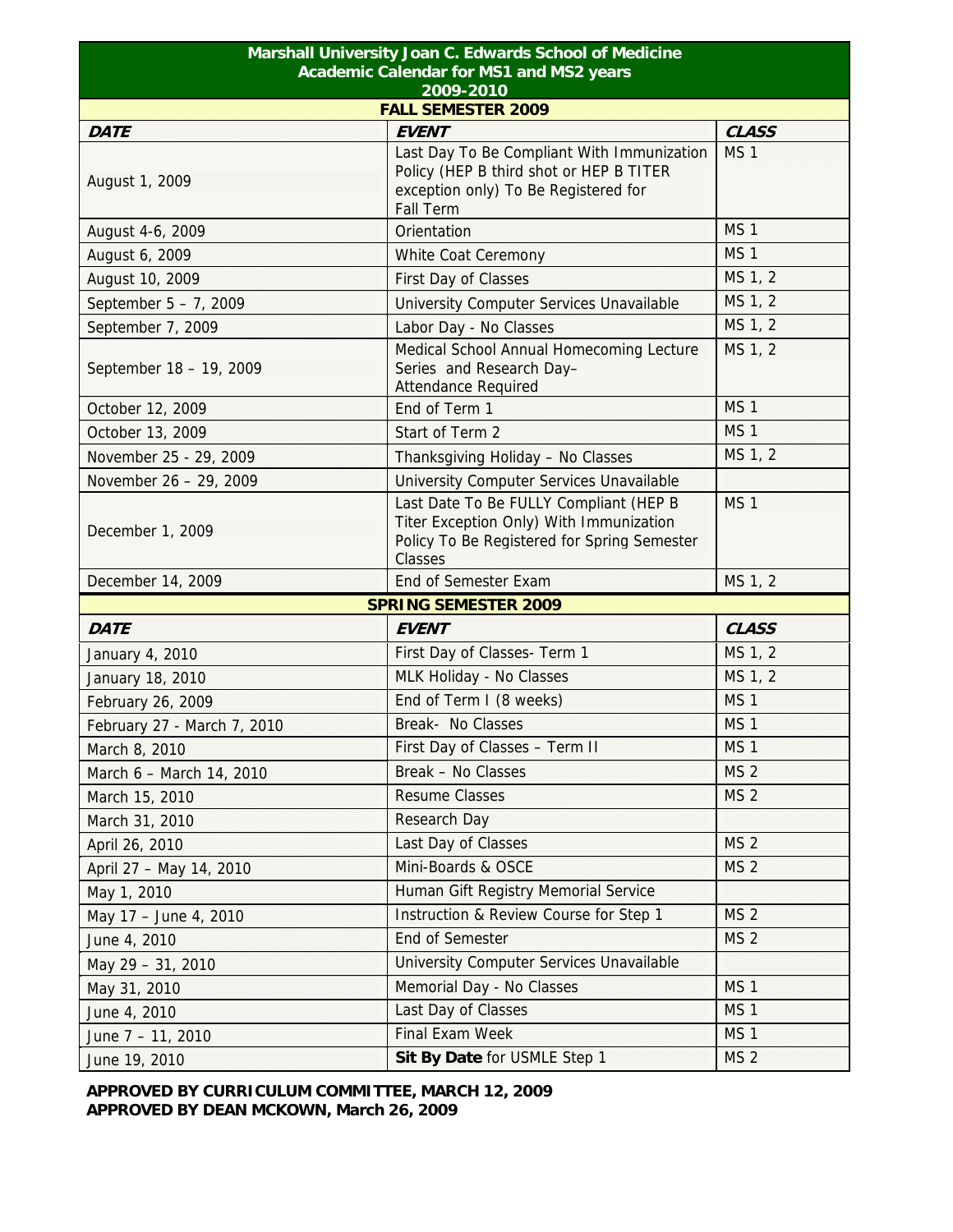| Marshall University Joan C. Edwards School of Medicine<br><b>Academic Calendar for MS 3 year</b><br>2009-2010 |                                                                           |                                                                                                                                                                                                                                 |
|---------------------------------------------------------------------------------------------------------------|---------------------------------------------------------------------------|---------------------------------------------------------------------------------------------------------------------------------------------------------------------------------------------------------------------------------|
| <b>DATE</b>                                                                                                   | <b>EVENT</b>                                                              | <b>CALENDAR NOTES</b>                                                                                                                                                                                                           |
| July 6, 2009                                                                                                  | <b>Clinical Orientation</b>                                               |                                                                                                                                                                                                                                 |
| Rot 1<br>July 7 - August 28, 2009                                                                             | Block A - July 7 - August 1<br>Block B - August 2 - August 28             | September 5 - 7, 2009<br><b>University Computer Services</b><br>Unavailable                                                                                                                                                     |
| Rot <sub>2</sub><br>August 31 - October 23, 2009                                                              | Block A - August 31 - September 26<br>Block B - September 27 -October 23  | Off Labor Day- September 7<br><b>Annual Homecoming Lectures-</b><br>Series - September 18-19, 2009<br>Details on Time TBA                                                                                                       |
| Rot <sub>3</sub><br>October 26 - December 18, 2009                                                            | Block A - October 26 - November 21<br>Block B - November 22 - December 18 | Thanksgiving Holiday-<br>Off 12:01 a.m., November 26 -<br>12:01 a.m., November 27<br>November 26 - 29, 2009<br><b>University Computer Services</b><br>Unavailable                                                               |
| December 19, 2009 - January<br>3,2010                                                                         | <b>HOLIDAY BREAK</b>                                                      |                                                                                                                                                                                                                                 |
| Rot 4<br>January 4 - February 26, 2010                                                                        | Block A - January 4 - January 30<br>Block B - January 31 - February 26    | Begin Registration & Scheduling<br>for Step 2 CK & CS now!                                                                                                                                                                      |
| Rot 5<br>March 1 - April 23, 2010                                                                             | Block A- March 1 - March 27<br>Block B - March 28 - April 23              | Research Day - March 31, 2010                                                                                                                                                                                                   |
| April 24 - May 2, 2010                                                                                        | <b>SPRING BREAK</b>                                                       | <b>ACLS COURSE:</b>                                                                                                                                                                                                             |
|                                                                                                               |                                                                           | May 1 <sup>st</sup> - Human Gift<br><b>Registry Memorial Service</b>                                                                                                                                                            |
| Rot 6<br>May 3 - June 25, 2010                                                                                | Block A- May 3 - May 29<br>Block B- May 30 - June 25                      | May 4 (TBC)<br>Sr. Golf Outing excused from<br>11:30 $a.m. - 6:30$ p.m.<br>May 29-31, 2010<br><b>University Computer Services</b><br>Unavailable<br>Off Memorial Day - May 31, 2010<br><b>CCE EXAM Dates to be</b><br>Announced |

## **APPROVED BY CURRICULUM COMMITTEE, MARCH 12, 2009 APPROVED BY DEAN MCKOWN, March 26, 2009**